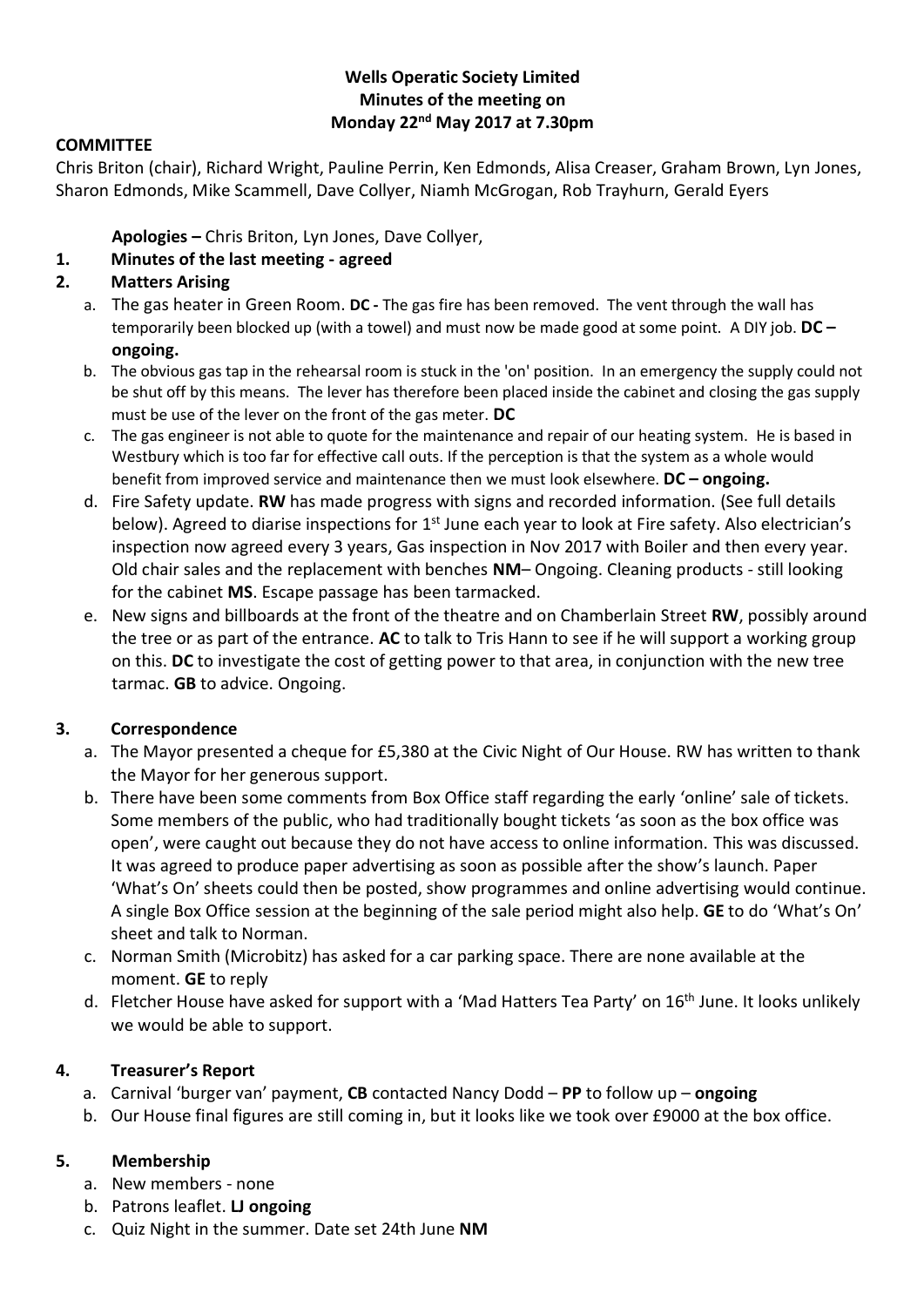- d. **NM** will put together a social what's on and information pack.
- e. **NM** will also investigate the possible sale of theatre branded merchandise.
- f. Cinderella Awards Congratulation to all involved, we achieved a range of nominations and Awards (Vicky – UV scene, Emma – Fairy, Alisa – principal boy) full results to post on the website and Facebook. **SE**
- g. It was agreed to identify a named **Front of House Manager** as part of a show team as shown in 8 below. For the Crucible **GB** will discuss this with Lois before asking a specific person. **RT** suggested that his wife Sally might be interested. **RW** is happy to meet and discuss with her.

# **6. Publicity**

**KE** will explore the possibility of using a vented banner across the high street. **KE** will update the list of shops that will take posters and fliers.

# **7. Theatre Renovations**

- a. Maintenance plan
	- i. Quotes requested for work on the flat roof above the dock doors, and the removal of the concrete raised floor in the stage right wings. **GE** has asked Croscombe Roofing. **- ongoing**
	- ii. Croscombe roofing will be asked to inspect and repair the central gully. And investigate the recent leaks. **GE - ongoing**
	- iii. Redecoration of the rehearsal room. **KE, SE** and **NM** are checking prices of blinds and flooring. Plan to have a  $15<sup>th</sup>$  July paint party.
	- iv. The replacement / repair of the auditorium seating. It was agreed that the committee could spend up to £20,000 on new seating. **KE** is meeting a potential rep. **- ongoing**
- b. Stage and Pit development **DC - ongoing**
- c. Bar lighting **MS- ongoing**
- d. PAT testing **MS- ongoing**
- e. Insurance and tree **DC – the** Pruning of the tree and the resurfacing of the tarmac is booked for the mid-September, 2 days. GE to be informed of specific dates.
- f. The escape passage has been tarmacked. Cost £1200aprox. , thanks to **DC.**
- g. Fire Risk Assessment see matters arising and details below. **RW**
- h. N.R.Bishop will carry out a full electrical inspection of the theatre on Friday 7th July, Beginning at 9am.
- i. The black curtains in SR and SL wings are very tatty it was to get a quote. **GE** to ask Chris Spray
- j. Stage lights need a new 15A breaker to stop the system tripping out. **GB** to cost. Agreed to go ahead.

# **8. Productions/Trifold/Hire**

- **May 15th -20th 2017**  *Our House*. Review Very positive feedback.
- **June 13th 2017** BOVTS Dylan Thomas' *Under Milk Wood*. **GB or RW** in charge Tickets **£10 & £8 GE TICKETS NOW ON SALE**
- **September 20-23rd 2017 -** *The Crucible* by Arthur Miller. Director **Lois Harbinson**, Producer **GB.**  SM – **Charlie Watkins,** Set Design – **Armani ,** Props – **Lesley Ricketts,** Lighting – **GB**, Sound – **Adrian Mitchell**, Costumes – **?**, Prompt – **FB,** Make up – **Julie and Helen Makin,** Budget – **tba**, Publicity -**?**, Ticket Price – **?**, Rehearsal schedule – **tba.** FoH manager - **tba**
- **December 9th -16th 2017 -** *The Three Musketeers.* Director **Ken Edmonds**, Writer and Producer **Vicky Orman,** SM – **Sarah Galton**, Choreography – **Julie Webster,** MD - **Nick Barlow,** Sound - **Adrian Mitchell,** Lighting – **Graham Brown,** Properties - **?,** Prompt – **Freda Brown,** Costume **- ?,** Make up **– Julie and Helen Makin,** Photographs – **Adam Lanfranchi,** Tickets – **tba,** Budget – **tba,** Rehearsal Schedule **– tba,** Publicity and Programme **– tba,** FoH manager - **tba**
- **March 2018? –** NM suggested Steel Magnolias either for this slot, or the following year (she would direct). Doreen Grant will be arranging some play readings to look at options.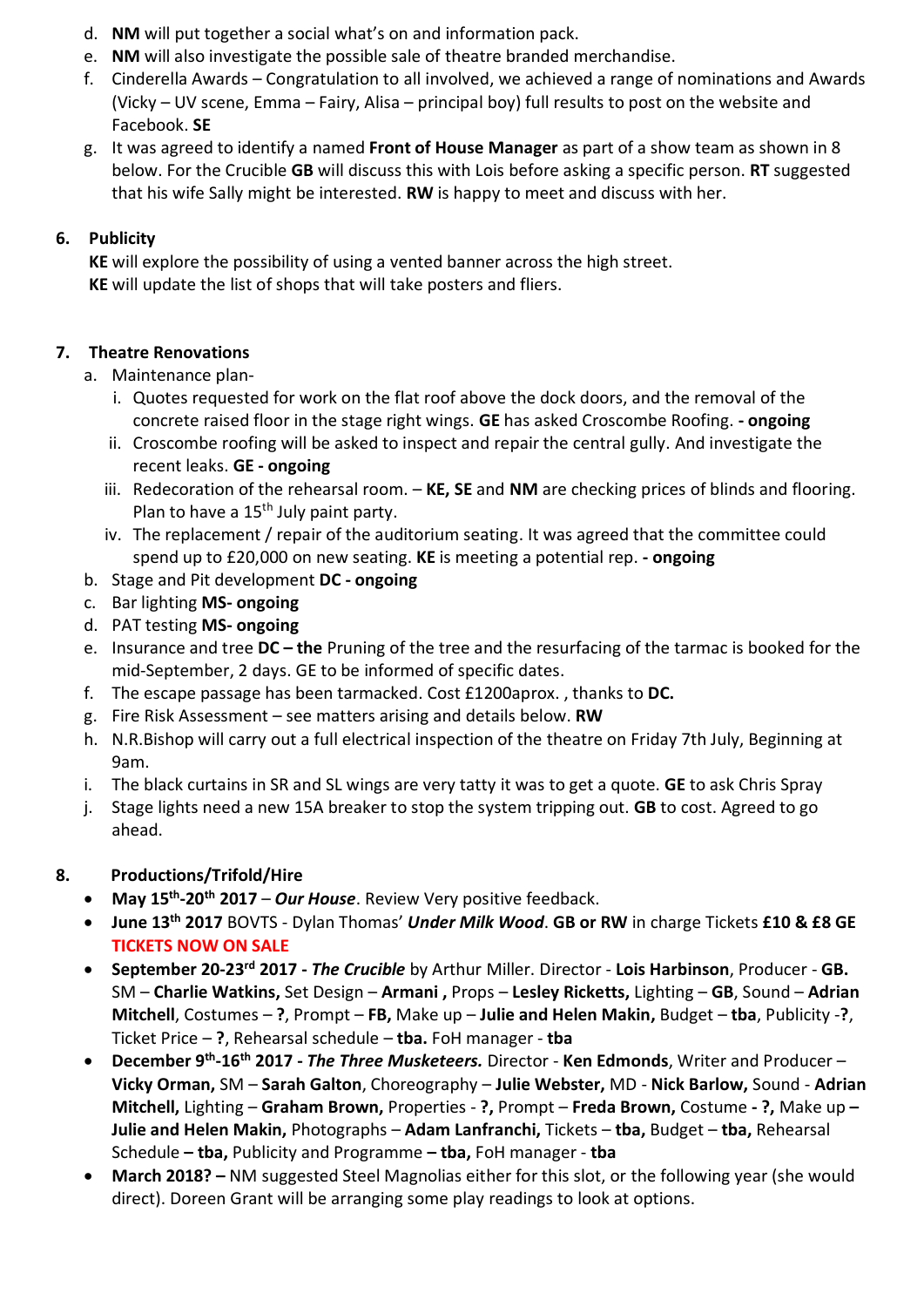- **May 15th (Tuesday) -19th 2018** (with a 3pm Matinee on Sat 19th i.e. 6 performances**) –** *Little Shop of Horrors***.** Director – **Nick Barlow**, Choreography - **?**, Rights received, MD – **?,** Producer – **?,** SM – **?,**  Props – **?,** Lighting – **GB**, Sound – **AM**, Costumes – **Louise Baker**, Prompt – **Vicky Orman, Jo Scammell, Sandra Marshall,** Make up – **?**, Budget – **tba**, Publicity - **KE**, Ticket Price – **tba**, Rehearsal schedule –**tba.** Vocal Coach **- Kate Lynch**, FoH manager - **tba**
- **September 19th -22nd 2018** William Shakespeare's *The Merry Wives of Windsor* Director **RW,**  Lighting - **GB,** Mediaeval Musician - **Jonathan Weeks,** Costumes – **Louise Baker,** Stage manager – **Charlie Watkins**, Properties – **Pat Watkins,** Choreography – **Tina Eyers,** Prompt – **Freda Brown,** FoH manager – **tba,** Budget – **tba**, Publicity - **KE**, Ticket Price – **tba**, Rehearsal schedule – **tba.**

### **9. Training**

**DG –** chaperone training to be arranged as needed. **GE -** to look into First Aid Training FoH training and organisation. Agreed that this needs to be looked into.

### **10. Show Reviews**

**GE & KE –** Guys and Dolls at Strode. A really well rehearsed and crisp production. Some excellent performances notably Nicely Nicely Johnson and Arvide Abernathy. Very enjoyable but a little cold / sterile, the atmosphere did not come across to the audience.

## **11. Any Other Business**

Chris Spray has investigated the internal telephone system with a view to making some improvements, specifically communication between FoH, bar and SM.

## **12. Fire Risk Assessment. Included here is RW's summary – used as checklist.**

## **Summary of points arising out of consideration of the Fire Risk Assessment of Mark Evans**

- 1. His assessment is valid for 12 months. The building is classified as a medium hazard.
- 2. There should be a review of the assessment annually. **Agreed to be 1st June.**
- 3. Simultaneous evacuation of the building is the principal strategy.
- 4. There should a valid current electrician's certificate in place. **Inspection arranged for 7th July then every 3 years.**
- 5. Portable appliances should have annual checks. **MS - ongoing**

6. Need signs in changing rooms, green room, and costume area warning of the need to check appliances before use. **Done**

- 7. The air-conditioning service/maintenance needs regular check. **RW**
- 8. There should be no smoking signs in changing rooms, green room workshop and costume store.

# **Agreed to put signs at all the entrances to the building 'this is a no smoking site'. RW**

9. Gas appliances should be checked annually. **Arranged for 1st Nov**

10. We should re-cover the damaged corridor chairs. A discussion followed and it was agreed to sell all the

old bar chairs on e-bay and research cost/type of permanent benches to go along each side of the corridor **NM and RW ongoing**

11. Move over to LED lights in the auditorium.

12. Storage of cleaning products should not be in the cleaner's cupboard because there is no ceiling there. They should be kept in a metal cabinet somewhere else. We decided this should be a single drawer filing cabinet in the bar store area. **MS to arrange**

13. Rubbish bags are a hazard when left o/s the Chamberlain Street door. A lockable refuse bin should be elsewhere at least 6m from the main building. This was discussed at length. Because the building isn't continuously occupied, locking a bin would be self-defeating – Veolia would not be able to take the refuse away. Putting a bin in the front of the building was just as inviting to an arsonist, perhaps even more so to passing members of the public. The bags are only left for a few hours overnight once a week, in the porch off the pavement. **It was decided there should be no change to our arrangements.**

14. Smoke alarms should be tested weekly.